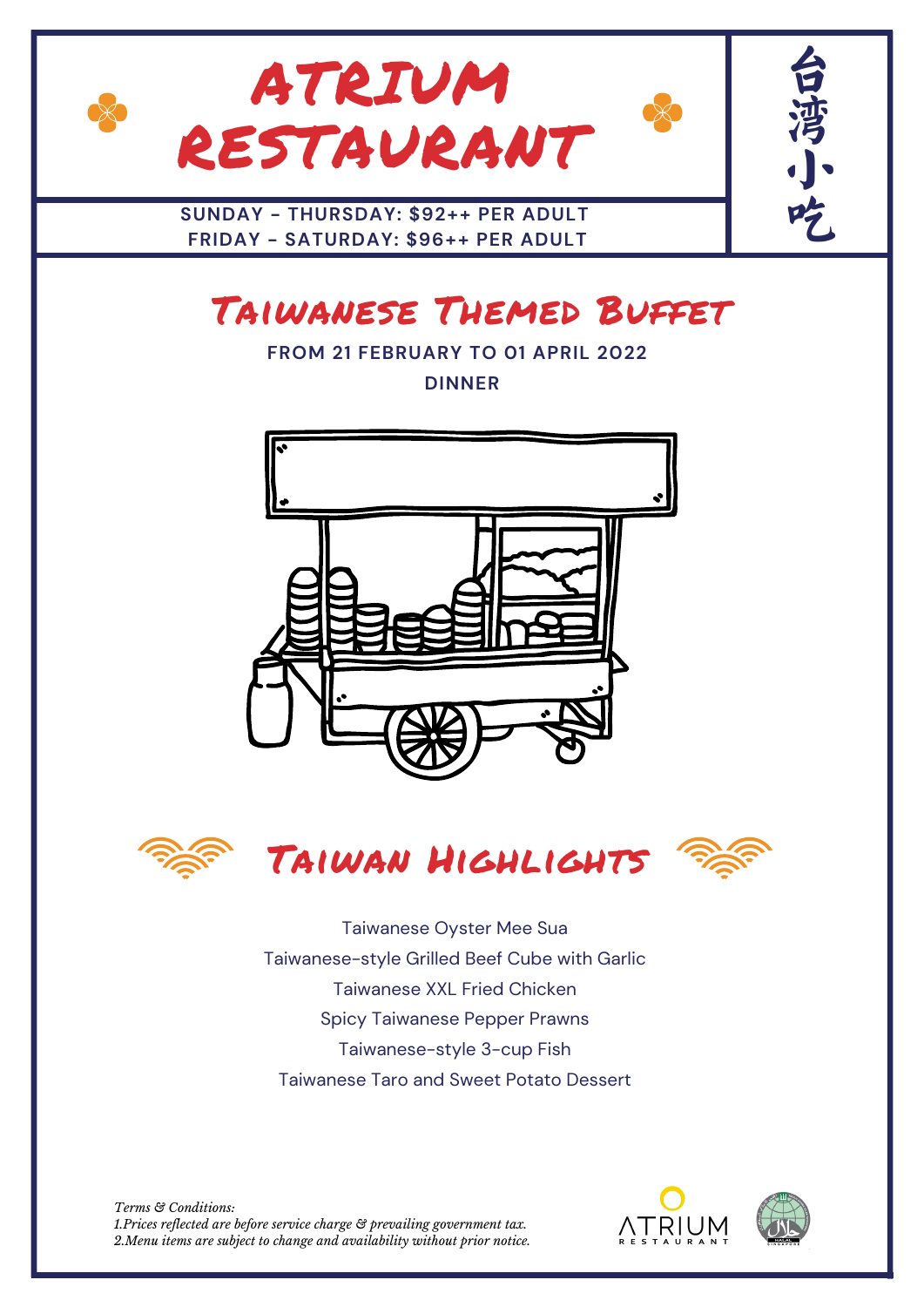



#### **SUNDAY - THURSDAY: \$92++ PER ADULT FRIDAY - SATURDAY: \$96++ PER ADULT**

# DINNER

### Seafood on Ice

Poached Tiger Prawns Australian Black Mussels Sea Whelk Sweet Clam Half-shell Scallop French Oysters (Max. 6 pieces/pax)

### Sushi & Sashimi

Salmon Sashimi Sushi of the Day

### Make-Your-Own Salad

**Choice of Greens:** Air-flown Mesclun Greens, Romaine Lettuce, Cherry Tomatoes, Japanese Cucumber, Sweet Corn, Sliced Carrots

**Choice of Dressing:** Caesar, Thousand Island, Sesame or Herb Olive Oil

## Compound Salad

Caramelized Pumpkin with Macadamia Pineapple Salad with Seafood Greek Salad Smoked Duck with Pomegranate Salad Chicken Salad with Glass Noodles

#### **SOUP**

Soup of the Day

#### Asian Delight

Beef Rendang Chilli Crab with Mantou

#### Western Delight

Fish Piccata Roasted Spring Chicken with Rosemary Sauce Moroccan Lamb Stew Potato Lyonnaise Roast Seasonal Vegetable with Herbs Oil

*Terms & Conditions: 1.Prices reflected are before service charge & prevailing government tax. 2.Menu items are subject to change and availability without prior notice.*





台

湾

小,

吃